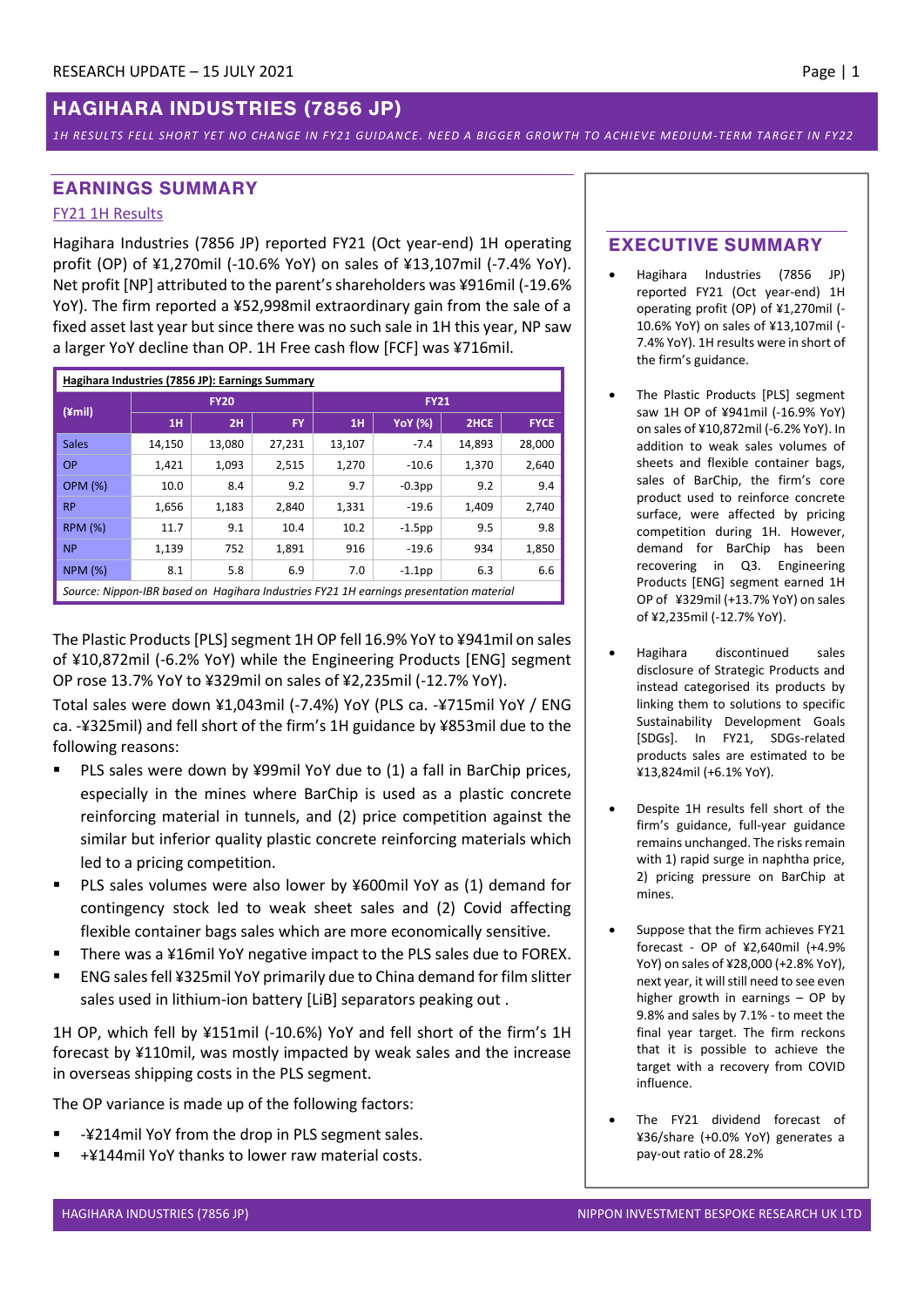- -¥121mil YoY due to an increase in SG&A due to higher overseas shipping costs.
- -¥106mil YoY drop in the ENG segment sales.
- +¥122mil YoY thanks to an improvement in the ENG segment sales mix.
- +¥23mil YoY thanks to drop in ENG segment SG&A as there was less travelling and advertising due to Covid.

| Segment Sales and OP                                                                       |             |        |             |           |             |                |  |  |
|--------------------------------------------------------------------------------------------|-------------|--------|-------------|-----------|-------------|----------------|--|--|
|                                                                                            | <b>FY19</b> |        | <b>FY20</b> |           | <b>FY21</b> |                |  |  |
| (¥mil / Oct year-end)                                                                      | 1H          | FY.    | 1H          | <b>FY</b> | 1H          | <b>YoY</b> (%) |  |  |
| <b>Plastic-processed Products Segment</b>                                                  | 11,838      | 23,674 | 11,589      | 22,327    | 10,872      | $-6.2$         |  |  |
| Segment OP                                                                                 | 932         | 1,934  | 1,132       | 1,932     | 941         | $-16.9$        |  |  |
| Segment OPM (%)                                                                            | 7.9         | 8.2    | 9.8         | 8.7       | 8.7         | $-1.1$ pp      |  |  |
| <b>Engineering Products Segment</b>                                                        | 2,949       | 5,973  | 2,560       | 4,904     | 2,235       | $-12.7$        |  |  |
| Segment OP                                                                                 | 369         | 788    | 289         | 582       | 329         | 13.7           |  |  |
| Segment OPM (%)                                                                            | 12.5        | 13.2   | 11.3        | 11.9      | 14.7        | $+3.4pp$       |  |  |
| <b>Total Sales</b>                                                                         | 14,788      | 29,647 | 14,150      | 27,231    | 13,107      | $-7.4$         |  |  |
| <b>Total OP</b>                                                                            | 1,301       | 2,723  | 1,421       | 2,515     | 1,270       | $-10.6$        |  |  |
| <b>OPM (%)</b>                                                                             | 8.8         | 9.2    | 10.0        | 9.2       | 9.7         | $-0.3$ pp      |  |  |
| Source: Nippon-IBR based on Hagihara Industries' FY20 & FY21 1H earnings results materials |             |        |             |           |             |                |  |  |

# **SDGS-RELATED PRODUCTS**

Hagihara stopped disclosing the sales breakdown of Strategic Products – products that are (1) developed and made inhouse by Hagihara and (2) generates more than 30% gross profit margin [GPM]). FY21 marks the second year of the three-year Medium-Term Plan, in which the firm aims to achieve Strategic Products sales of ¥12,488mil (3-yr CAGR +0.4%).

Although Hagihara Industries discontinued disclosure the sales breakdown of Strategic Products, the firm now categorises each strategic product with different Sustainable Development Goals [SDGs], from which it aims to offer solutions to various issues that have been raised by SDGs. In 1H, a total of ¥6,347mil, or 48.4%, of consolidated sales came from SDGs-related products and is targeting total sales of ¥13,824mil (6.1% YoY) for FY21. While Strategic Products were categorised based on the level of each product's GPM, SDG-related products include products that offer solutions for issues identified under the goals regardless of profitability.

SDG-Related Products are further divided into four groups each tagged with specific sustainability goals. Those are:

1. Climate Change Adaptations

This category includes made-in-Japan sheets, such as Blue Sheet that is used to protect houses from natural disasters, adhesive tape cloths, and Laysys®, which enables the slow and controlled release of medicinal and cosmetic ingredients. 1H sales of this group were ¥2,028mil and the firm's FY21 forecast is ¥4,056mil (+4.9% YoY). Sales of made-in-Japan sheets were ¥991mil and the full-year forecast is ¥2,176mil (+9.6% YoY). Laysys® is employed in a new insect repellent launched by Earth Corporation (4985 JP) for its ability to release the contents for about 90 days. Although its sales are still small, the firm reckons Laysys®'s unique property will be sought after for products that need long-term, slow release of medicinal ingredients. It is also employed in septic tank-use pesticides. Under the current Medium-term Plan, Laysys® is expected to generate sales of ¥600mil in FY22 compared to this year's sales forecast of ¥59mil.

2. Work-style Reform

This group includes super light frame retardant sheets and mesh sheets that are mandatory at construction sites. Requiring less people to carry and being light weight helps prevent job-associated injuries. Hagihara's core product, BarChip is also included in this category. Work-style Reform products earned 1H sales of ¥2,101mil, of which ¥1,667mil (-6.7% YoY) was from BarChip. During the 1H, sales volumes of BarChip in Indonesian mines declined due to closures under the pandemic. At the same time, price competition against other plastic concrete reinforcing materials intensified, especially in Latin American and Australian mines. Hagihara reckons that BarChip's quality exceeds the requirements for use in mining tunnels, and given the pricing pressure from the mining side, the firm is looking to expand into other markets such as civil engineering and construction for BarChip. The company is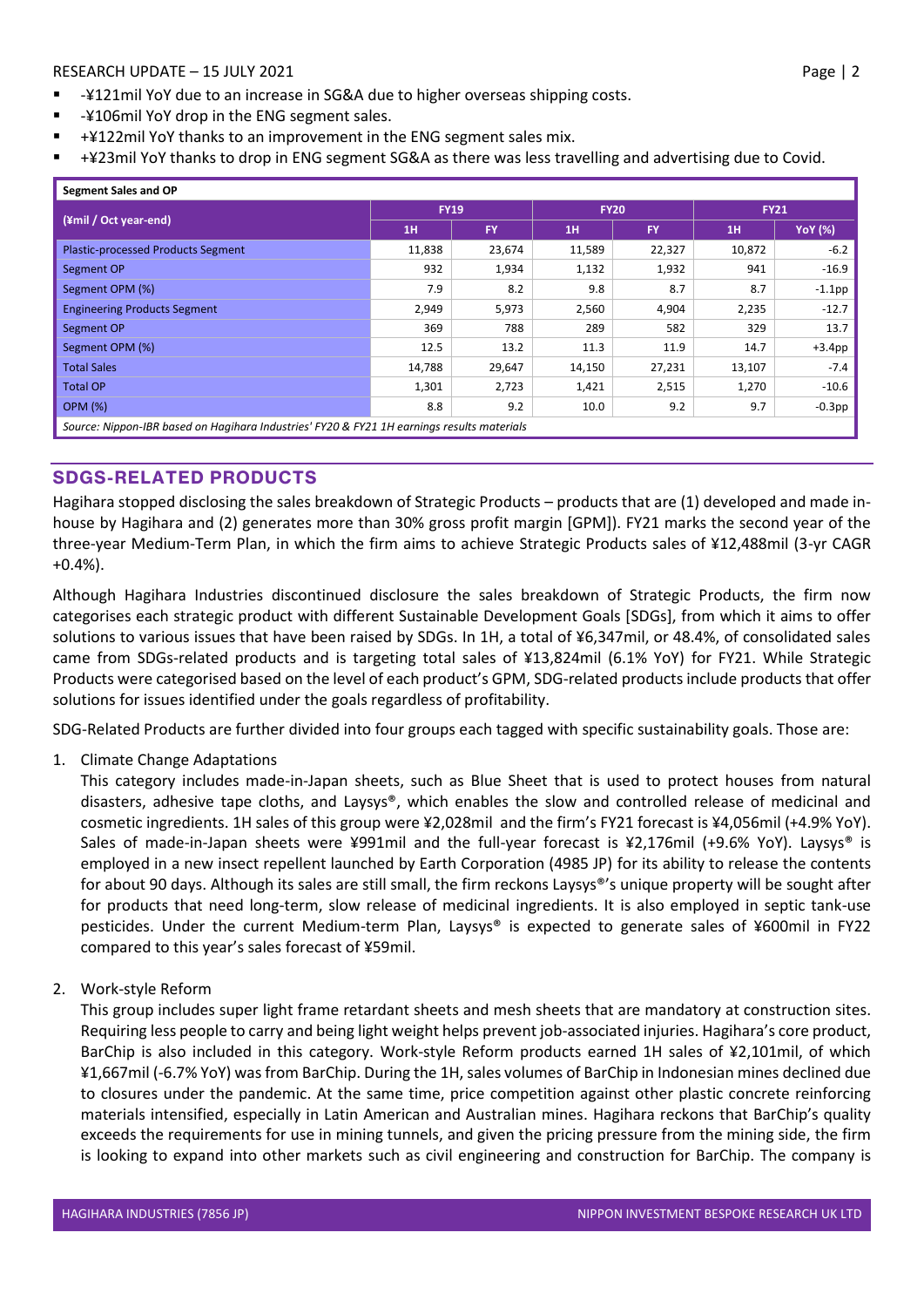guiding for FY21 Work-style Reform products sales of ¥4,274 (-1.3% YoY), of which ¥3,349mil is from BarChip (-2.3% YoY).

# 3. Recycling-oriented Society

This category includes Blue Sheets branded with an eco-mark, plastic recycling machines and screen changers, all of which support recycling activities. The group earned 1H sales of ¥452mil and ¥756mil (-19.9% YoY) for the full year. Hagihara's screen changer – a machine that filters out impurities during the polymer extrusion process of – is unique in that it uses of recycled plastics products such as PET bottles. However, FY21 sales are forecast to fall 25.4% to ¥464mil based on the current order backlog. However, since the last earnings guidance, demand for screen changers has been stronger than the firm expected.

### 4. Solutions for Industry and Technology Innovations

1H sales of this group were ¥1,765mil, and the FY21 forecast is for ¥4,736mil (+22.0% YoY). The largest product in this group is the film slitter which, as the name implies, is used to slit various types of film. In recent years, demand from lithium-ion battery [LiB] separator makers in China led to film slitter sales growth, but the firm reckons that demand has peaked as many smaller separator film makers have been consolidated or merged to larger players. Larger separator film makers use slitters made by one of Hagihara Industries' competitors. Slitters are such an important piece of the manufacturing equipment used in the separator film production processthat manufacturers rarely change them, and to do so would require a review of the entire manufacturing process. The competitor is a dominant player in this field in China, however, Hagihara plans to tackle that market by coming up with a new design which improves productivity for its slitter.

In 1H, film slitter sales were ¥1,144mil and the firm forecasts full year sales of ¥3,328mil (+12.3% YoY). The growth will likely be achieved by converting the order backlog, which stood at ¥3,458mil as of the end of 1H – higher than the firm's comfortable minimum of ¥3,200mil – into sales. Most of the existing order backlog is from customers in Japan. Another product in this group is the paper slitter. The firm is guiding for FY21 sales of ¥1,408mil (+53.4% YoY) thanks to a rise in orders from paper companies.

| <b>Consolidated Sales for SDGs-related Products</b>                                    |           |             |             |             |                |  |  |
|----------------------------------------------------------------------------------------|-----------|-------------|-------------|-------------|----------------|--|--|
|                                                                                        |           | <b>FY20</b> | <b>FY21</b> |             |                |  |  |
| (¥mil / Oct year-end))                                                                 | <b>FY</b> | <b>FY</b>   | 1H          | <b>FYCE</b> | <b>YoY</b> (%) |  |  |
| <b>Climate Change Adaptations</b>                                                      | 4,199     | 3,867       | 2,028       | 4,056       | 4.9            |  |  |
| Domestically Produced Sheets (inc. Blue Sheet)                                         | 2,340     | 1,986       | 991         | 2,176       | 9.6            |  |  |
| Adhesive Tape Cloths                                                                   | 1,859     | 1,881       | 998         | 1,820       | $-3.2$         |  |  |
| Laysys <sup>©</sup>                                                                    |           | $\Omega$    | 39          | 59          | n/a            |  |  |
| Work-style Reform                                                                      | 4,287     | 4,329       | 2,101       | 4,274       | $-1.3$         |  |  |
| Flame Retardant Sheets & Mesh Sheets                                                   | 976       | 899         | 433         | 925         | 2.9            |  |  |
| <b>BarChip</b>                                                                         | 3,311     | 3,429       | 1,667       | 3,349       | $-2.3$         |  |  |
| <b>Recycling-oriented Society</b>                                                      | 1,183     | 944         | 452         | 756         | $-19.9$        |  |  |
| Blue Sheet Branded by Eco-mark                                                         | 80        | 76          | 25          | 71          | $-6.6$         |  |  |
| Screen Changers                                                                        | 902       | 622         | 352         | 464         | $-25.4$        |  |  |
| <b>Recycling Machines</b>                                                              | 200       | 245         | 74          | 220         | $-10.2$        |  |  |
| Solutions for Industry & Technology Innovations                                        | 4,506     | 3,883       | 1,765       | 4,736       | 22.0           |  |  |
| <b>Film Slitters</b>                                                                   | 3,771     | 2,964       | 1,144       | 3,328       | 12.3           |  |  |
| <b>Paper Slitters</b>                                                                  | 735       | 918         | 620         | 1,408       | 53.4           |  |  |
| <b>Total Sales of SDGs-related Products</b>                                            | 14,176    | 13,025      | 6,347       | 13,824      | 6.1            |  |  |
| % of Total Sales                                                                       | 47.8%     | 47.8%       | 48.4%       | $49.4\%$    | $+1.6$ pp      |  |  |
| Source: Nippon-IBR based on Hagihara Industries FY21 1H earnings presentation material |           |             |             |             |                |  |  |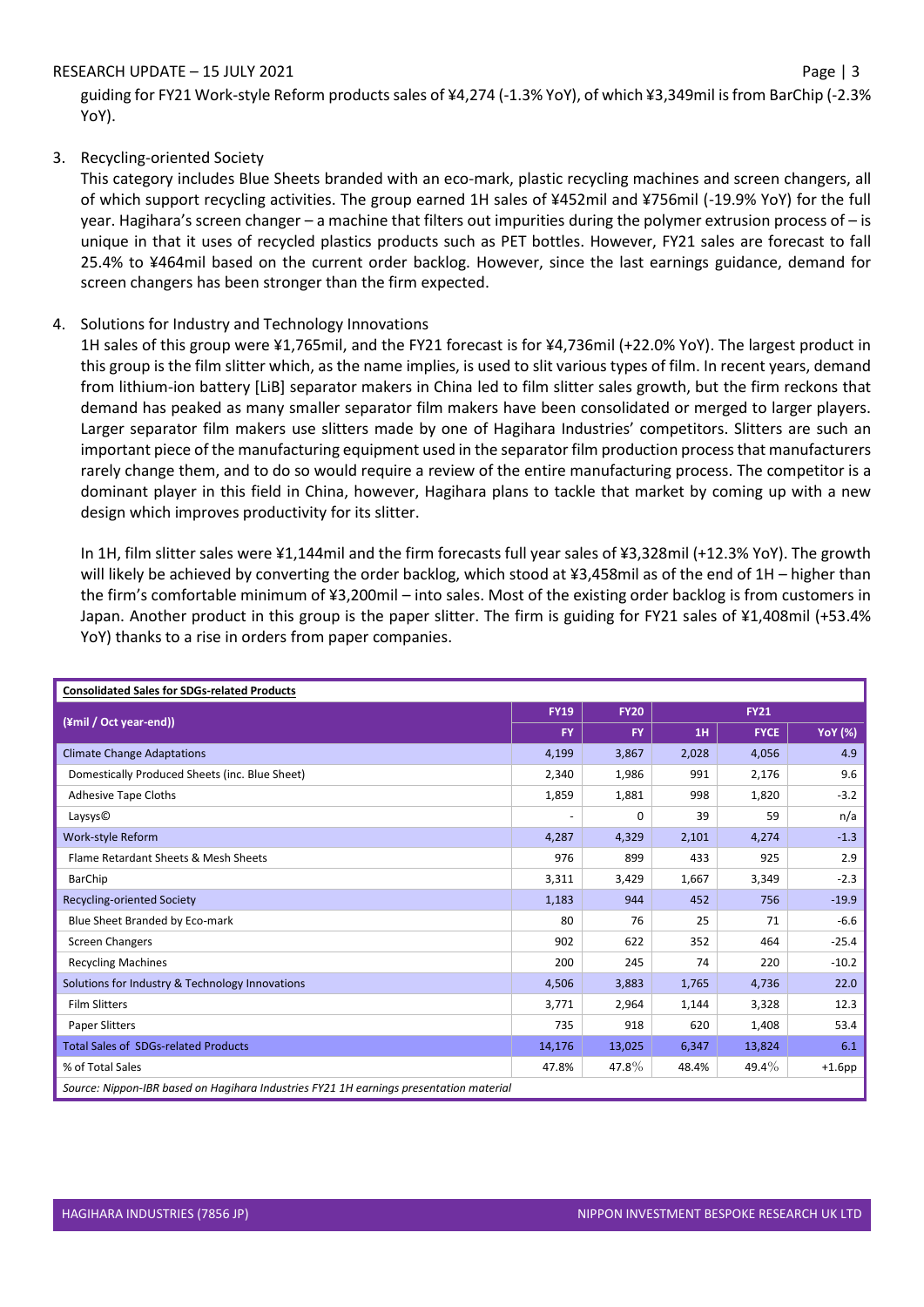### **FY21 OUTLOOK AND PROGRESS ON MEDIUM-TERM MANAGEMENT PLAN**

Hagihara Industries is guiding for FY21 OP of ¥2,640mil (+4.9% YoY) on sales of ¥28,000mil (+2.8% YoY). Although 1H earnings fell short of the firm's guidance by 6.1% in sales and 8.0% in OP respectively, FY21 guidance remains unchanged. The full-year guidance assumes a naphtha price of ¥30,600/kl. Although the domestic naphtha price has surged throughout 1H and hit ¥49,401/kl in July, Hagihara Industries stocked enough inventory prior to price rise. Therefore, the firm does not feel the need to revise its full-year guidance. Still, the firm has been able to introduce higher prices for 30~40% of its products to reflect the rising naphtha price and to maintain margin regardless of the naphtha price. That said, the firm assumes that the global economy and demand for its products will likely remain weak during FY21 1H (Nov 20~Apr 21).

Management expects FY21 sales of BarChip is to be down 2.3%YoY because of the price competition and weak demand during 1H in Indonesian mines which are relatively higher margin market for the firm. However, from Q3, demand for BarChip has been recovering thanks to the reopening of mines in Indonesia, following the reopening's in Australia and Latin America in Q2, though management expects pricing competition will likely continue. Products which performed poorly during FY20 and 1H, such as artificial grass yarn, carpet base layer cloths and flexible container bags, will likely remain weak. On the cost side, the continuous rise in the shipping cost, especially marine shipping, remains as a concern. FY20 RP is estimated at ¥2,740mil (-3.5% YoY) because there will not be any gain from cancellation of insurance expected in FY21. The dividend payment is estimated at ¥36/share (+0.0% YoY), which makes the pay-out ratio of 28.2%.

The ongoing 3-year Medium-term Management Plan, UPGRADE For Next 60, was revised down as FY20 earnings fell short of the Plan's target (RP of ¥3,000mil on sales of ¥31,000mil). The final year (FY22) target was revised from the original RP of ¥3,300mil on sales of ¥33,000mil (3-yr CAGR of +5% and +3.6%, respectively) to RP of ¥3,000mil (3-yr CAGR of 1.7%) on sales of ¥30,000mil (3-yr CAGR of +0.4%). Should the firm achieve its FY21 forecast (OP of ¥2,640mil (+4.9% YoY) on sales of ¥28,000 (+2.8% YoY)), next year, it will still need to see OP growth of 9.8% and sales to improve 7.1% to meet the final year target. The firm reckons that it is possible to achieve the medium-term target once the global economy is free of COVID impact.

Furthermore, one of the challenges during the Medium-term Management Plan is to establish a recycling value chain of Blue Sheet. The firm aims to establish a network of sheet collection stations where they will collect used blue sheets. Hagihara started a trial with some local home centres in Okayama which set up a collection point for blue sheets. Through this trial, the firm encountered several obstacles in the recycling process. For example, some of the recycled sheets – included ones that were not made by Hagihara Industries – could affect the quality of the recycled pellets. The firm discovered that most of the imported blue sheets were not fit for recycling, therefore, once collected, they had to be separated from the others before sent for the washing process. The firm plans to establish the Recycling Specialised Business division the focus of which will be purely on the plastic recycling business. However, it is still premature to include any investment in and earnings contribution from the recycling value chain to the medium-term forecast.

| Hagihara Industries: Medium-term Management Plan |               |             |               |            |                |             |                |             |               |
|--------------------------------------------------|---------------|-------------|---------------|------------|----------------|-------------|----------------|-------------|---------------|
| $(\text{2cm})$<br>Oct-yr<br>end)                 | <b>FY19</b>   | <b>FY20</b> |               |            |                | <b>FY21</b> |                | <b>FY22</b> |               |
|                                                  | <b>Actual</b> | <b>CE</b>   | <b>Actual</b> | vs. CE (%) | <b>YoY</b> (%) | <b>CE</b>   | <b>YoY</b> (%) | <b>CE</b>   | <b>YoY(%)</b> |
| <b>Sales</b>                                     | 29,647        | 28,300      | 27,231        | $-3.8$     | $-8.1$         | 28,000      | 2.8            | 30,000      | 7.1           |
| <b>PLS</b>                                       | 23,674        | 22,800      | 22,327        | $-2.1$     | $-5.7$         | 22,500      | 0.8            | 24,425      | 8.6           |
| <b>ENG</b>                                       | 5,973         | 5,500       | 4,904         | $-10.8$    | $-17.9$        | 5,500       | 12.2           | 5,575       | 1.4           |
| <b>OP</b>                                        | 2,723         | 2,450       | 2,515         | 2.7        | $-7.7$         | 2,640       | 4.9            | 2,900       | 9.8           |
| <b>PLS</b>                                       | 1,934         | 1,820       | 1,932         | $6.2$      | $-0.1$         | 2,060       | 6.6            | 2,250       | 9.2           |
| <b>ENG</b>                                       | 788           | 630         | 582           | $-7.6$     | $-26.2$        | 580         | $-0.3$         | 650         | 12.1          |
| <b>OPM (%)</b>                                   | 9.2           | 8.7         | 9.2           | $+0.5$ pp  | $+0.0$ pp      | 9.4         | $+0.2$ pp      | 9.7         | $+0.3$ pp     |
| <b>PLS</b>                                       | 8.2           | 8.0         | 8.7           | $+0.7$ pp  | $+0.5$ pp      | 9.2         | $+0.5$ pp      | 9.2         | $+0.0$ pp     |
| <b>ENG</b>                                       | 13.2          | 11.5        | 11.9          | $+0.4$ pp  | $-1.3$ pp      | 10.5        | $-1.4$ pp      | 11.7        | $+1.2$ pp     |
| <b>RP</b>                                        | 2,850         | 2,730       | 2,840         | 4.0        | $-0.4$         | 2,740       | $-3.5$         | 3,000       | 9.5           |
| <b>RPM (%)</b>                                   | 9.6           | 9.6         | 10.4          | $+0.8$ pp  | $+0.8$ pp      | 9.8         | $-0.6$ pp      | 10.0        | $+0.2$ pp     |
|                                                  |               |             |               |            |                |             |                |             |               |

*Source: Nippon-IBR based on Hagihara Industries presentation materials*